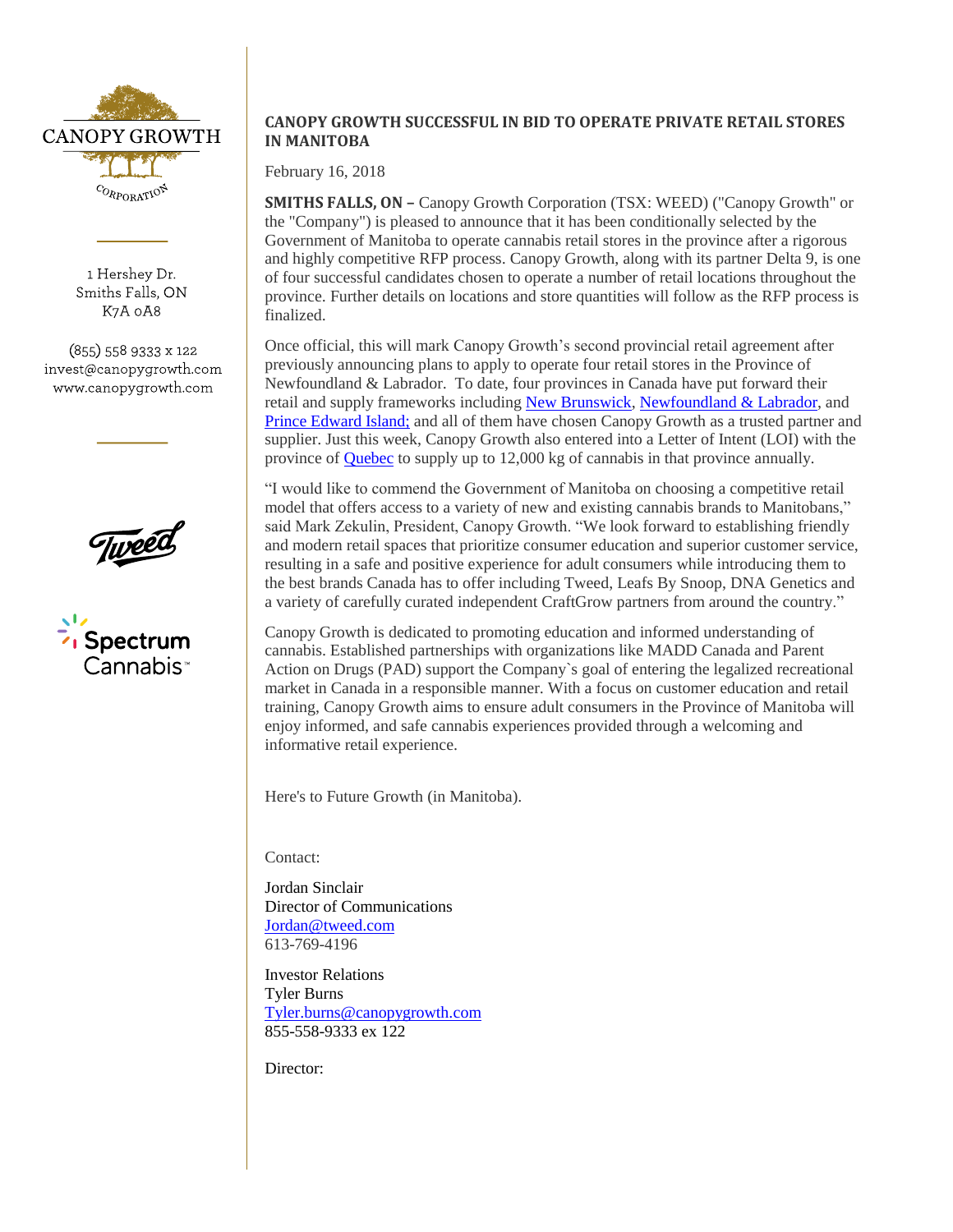Bruce Linton [tmx@tweed.com](mailto:tmx@tweed.com)